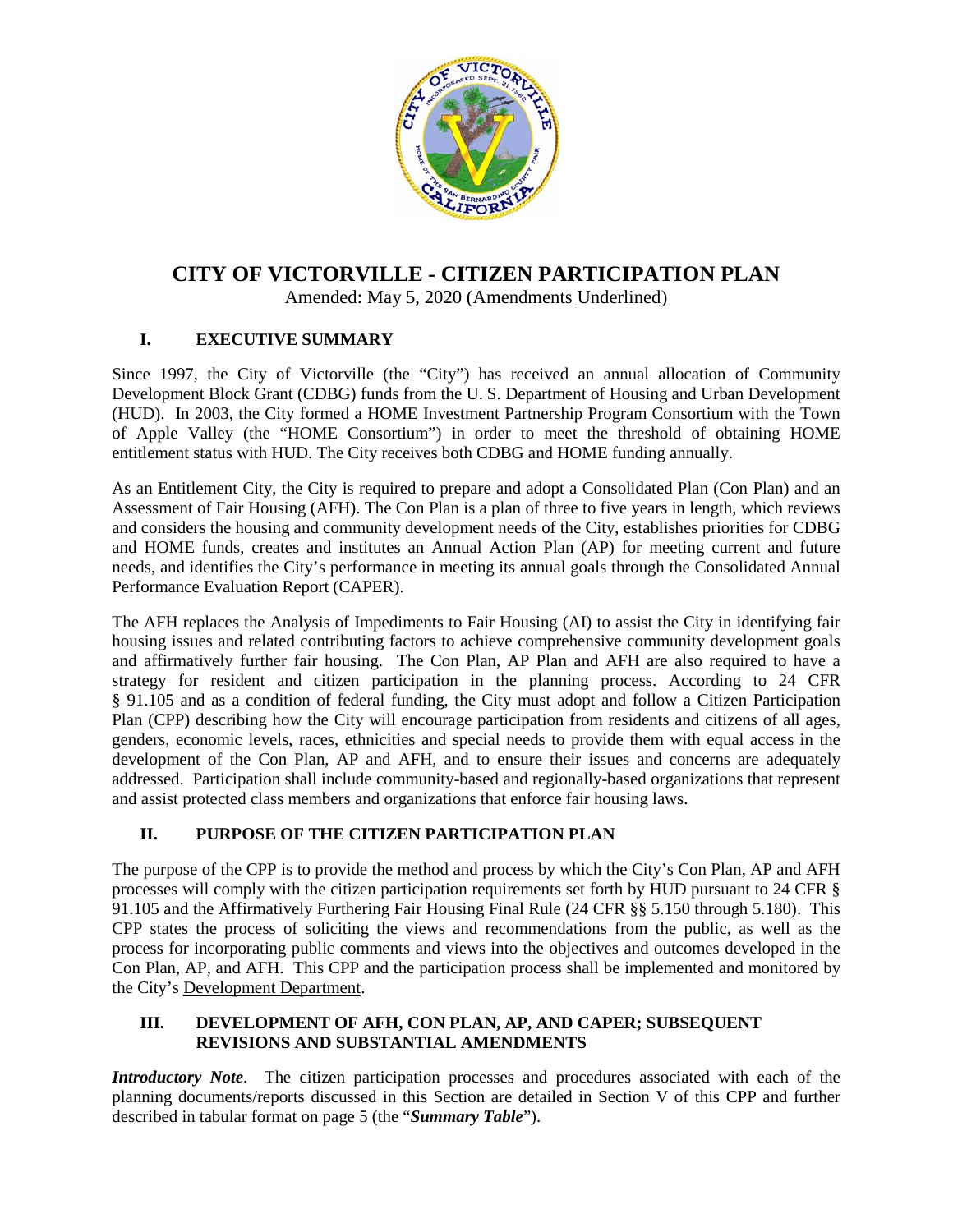*Assessment of Fair Housing (AFH)***.** The AFH is required every five years prior to the preparation of the Con Plan. When preparing an AFH, the City will make HUD-provided data and other supplemental information available to interested citizens, residents, agencies and organizations in an effort to provide meaningful analyses of local fair housing conditions and issues. The City shall publish a notice announcing the availability of this data/information and requesting the views of the residents at a public hearing at least ten (10) days prior to the date of such hearing. In addition, prior to the City adopting and submitting the final AFH to HUD, at least one thirty (30) day public comment period will be provided (after publication of notice and the draft AFH) and a second public hearing will be noticed and held to obtain further citizen input. The City may choose to conduct this hearing in conjunction with one of the two required public hearings on the Con Plan.

*AFH Revisions*. Pursuant to 24 CFR §5.164, the City shall consider an AFH previously accepted by HUD to require modification ("Revisions") and re-submission to HUD in the following instances:

- When the City's circumstances change in a way that affects the information on which the AFH is based, to the extent that the analysis, the fair housing contributing factors, or the priorities and goals of the AFH are no longer applicable or reflect actual circumstances. Examples of changed circumstances include:
	- o Presidentially declared disasters affecting the City that significantly impact the steps the City may need to take to affirmatively further fair housing;
	- o Significant changes in the City's demographic;
	- o The occurrence of new significant contributing factors in the City's jurisdiction
	- o civil rights findings, determinations, settlements (including Voluntary Compliance Agreements) or court orders
- $\bullet$  Upon HUD's written notification specifying a material change that requires the Revisions

Revisions may not necessarily require the submission of an entirely new AFH. Revisions need only focus on the material change and appropriate adjustments to the analyses, assessments, priorities, or goals. AFH Revisions will be published and noticed for public comment and hearing (see *Summary Table*).

*Consolidated Plan (Con Plan); Annual Action Plan (AP)*. The Con Plan examines housing and community development needs, sets priorities for grant monies and establishes a strategic plan with specific measurable goals to address priority needs. Prior to adopting the Con Plan or AP, the City will make available to citizens, public agencies, and other interested parties:

- $\triangle$  The amount of assistance the City expects to receive;
- $\triangle$  The range of activities that may be undertaken with such funds;
- The amount of funds proposed to be used for activities and the estimated benefit to low and moderate income persons; and
- The City's plans to minimize displacement of persons and what type of assistance will be made available to those persons displaced.

At least one (1) public hearing will be noticed and held during the development of the Con Plan and AP to receive public comment and incorporate citizen participation. In addition, a second public hearing regarding the contents of the Con Plan / AP will be noticed and conducted prior to the City's adoption of these documents and submission to HUD. Notices of such public hearings will be published at least ten (10) days in advance or as specified in the *Summary Table*. At least thirty (30) days prior to adoption, copies of the proposed Con Plan, AP, and any Substantial Amendments (defined below) will be published by the City (made available for public review) and a thirty (30) day public comment period will be noticed and provided. The City Manager or their designee may allow adjustments to public noticing, public hearing, and publishing requirements in conjunction with applicable waivers provided by HUD.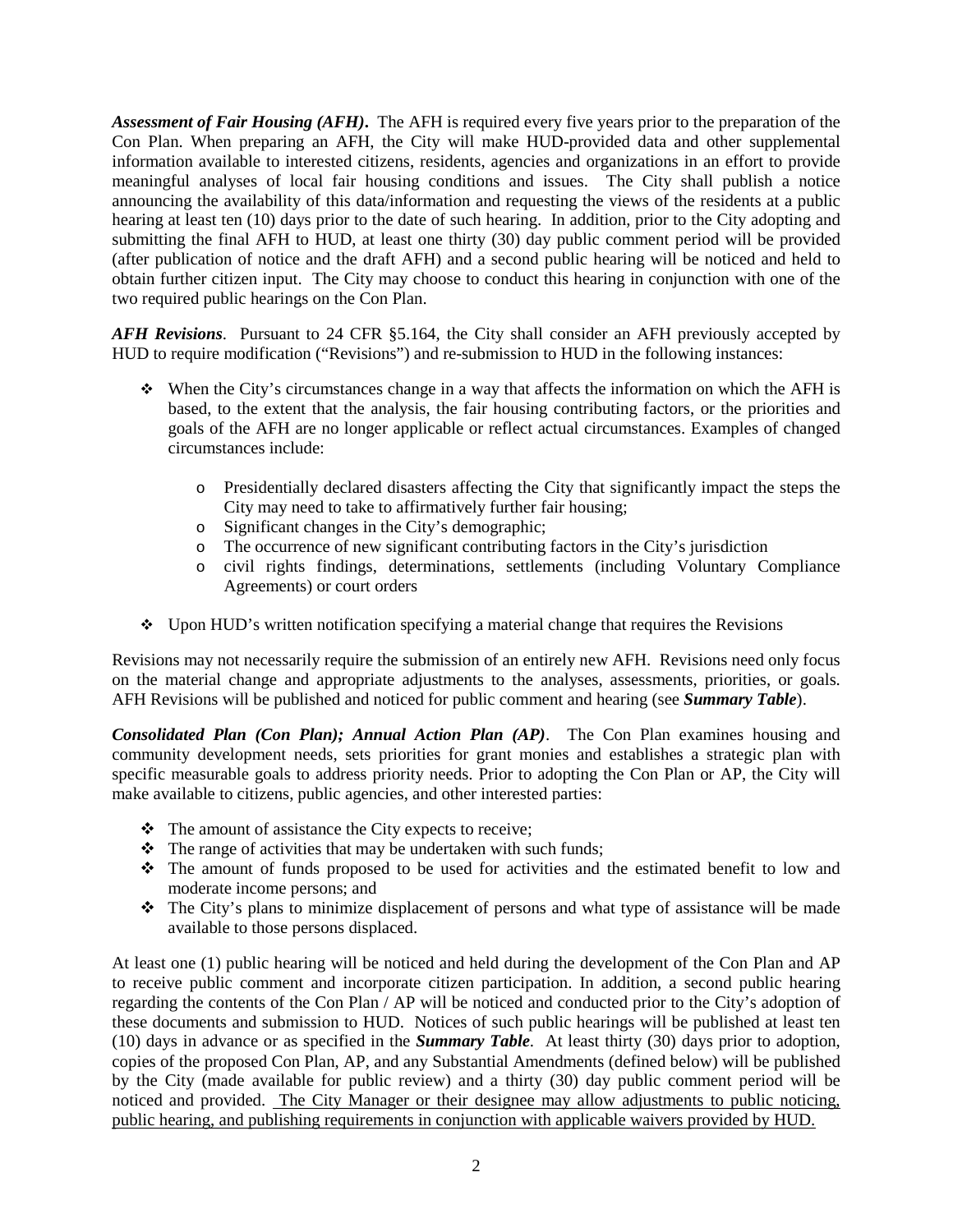*CAPER***.** At least fifteen (15) days prior to submission to HUD, copies of the CAPER will published and a like period of public comment will be noticed and provided.

*Substantial Amendments*. The occurrence of any of the following circumstances shall require a modification of the Con Plan or AP ("Substantial Amendment"), which shall be noticed, heard, published for comment and adopted in accordance with the provisions of Section V of this CPP, as applicable:

- $\triangle$  A significant shift is proposed in allocation priorities, or a substantial change in the method of distributing funds;
- $\triangle$  An activity not included in the AP is proposed for funding;
- \* To use funds, including program income, not previously described in the Annual Action Plan;
- $\triangle$  An activity included in the AP is proposed for elimination;
- $\hat{\cdot}$  The amount allocated to any activity is proposed to be increased or decreased from the amount described in the AP by more than 25%; or
- Change in the location of the activity, target area, beneficiaries, eligibility criteria, or general scope from that described in the AP.

### **IV. CITIZEN PARTICIPATION PROCESS – OPPORTUNITIES AND PARTICIPATION**

*Citizen Participation*. Citizens and residents should be afforded the maximum feasible opportunity to: provide input on housing and community development needs; address issues/problems affecting low- and moderate- income persons; learn about various programs available and the expected amount of assistance provided/allowed by each opportunity; develop local project proposals; give input to project selections and funding distributions; and participate in the implementation of funded activities. The procedures in this Section are designed to encourage persons of low and moderate income, particularly those persons residing in slum and blighted and other City-targeted revitalization areas; minorities; non-English speaking persons; persons with disabilities; persons with HIV/AIDS and their families; and homeless persons to participate in the planning, implementation and assessment of the documents and reports described in this CPP. The City Manager or their designee may allow adjustments to the Public Participation process in conjunction with applicable waivers provided by HUD.

*Organizational Participation*. In developing and implementing the Con Plan and AFH, the City shall encourage participation of local and regional institutions and government agencies; public housing authorities, adjoining cities; Continuums of Care; and other organizations (including businesses, developers, nonprofit organizations, philanthropic organizations, and community-based and faith-based organizations). In conjunction with consultation with public housing authorities, the City shall further encourage the residents of public and assisted housing developments, including their resident advisory boards, councils or management corporations, to participate in the development and implementation of the Con Plan and AFH. In addition to conducting required public hearings and providing public comment periods, the City will encourage citizen and organizational participation by conducting surveys, community outreach meetings, forming focus groups and engaging in other outreach processes. The City Manager or their designee may allow adjustments to the Organizational Participation process in conjunction with applicable waivers provided by HUD.

### V. **CITIZEN PARTICIPATION PROCESS – PROCEDURES AND PROCESSES**

*Public Hearings and Comment Periods*. Public hearings provide citizens, residents and organizations with opportunities to make oral and/or written comments on community needs and on the various planning documents described herein. Public hearings and other meetings shall be held at times and in locations convenient to potential and actual program beneficiaries. Providing time periods during which citizens, residents and other members of the public are given the opportunity to submit written and oral comments on draft documents published by the City ("Comment Period(s)"), further facilitates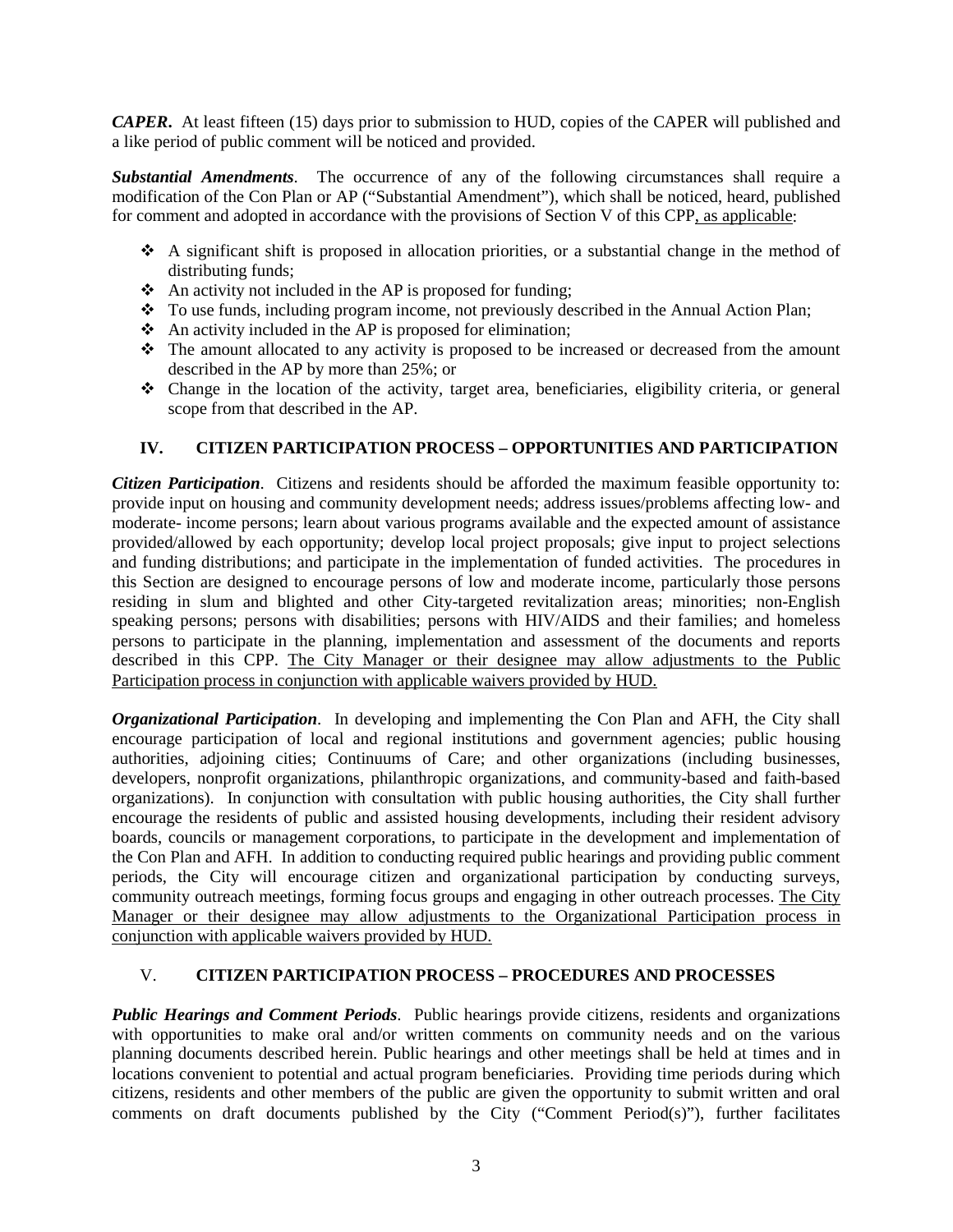community input and feedback. The requirements for publishing notices of public hearings and Comment Periods, as well as publication of draft documents, are detailed below and further explained in the *Summary Table.*

*Noticing Public Hearings*. To ensure citizens, residents, and organizations are advised in advance of opportunities to attend and participate in public hearings, all public hearing notices shall adhere to the following unless otherwise waived by HUD and approved by the City Manager or their designee.

- $\div$  Be published at least ten (10) days prior to the hearing date (unless the public hearing notice is combined with a thirty (30) day public comment notice, in which case notice will be published at least thirty (30) days prior to the close of the public comment period and the date of the public hearing as further described in *Noticing Public Comment Periods*, below.
- $\div$  Be published in one or more newspapers of general circulation (as legal notices and/or display ads)
- $\triangle$  Be prepared in a language other than English when a significant number of non-English residents can reasonably expected to participate
- $\cdot$  Include the time, date and place of the hearing, a description of the subject/purpose of the hearing, and where associated documents (if applicable) are posted or may otherwise be obtained
- $\cdot \cdot$  Include information on how to request special accommodations
- \* Be posted on the City's website [\(https://www.victorvilleca.gov/government/legally-required](https://www.victorvilleca.gov/government/legally-required-postings)[postings\)](https://www.victorvilleca.gov/government/legally-required-postings) on or before the date of publication
- $\bullet$  Be subject to the provision of additional forms of notice, including: posting and/or distributing notices at community locations such as the public library, hospitals, other public agency locations, specified locations at Victorville City Hall and in target neighborhoods; sending electronic mail to the EDDHD's list of interested persons; and creation and distribution of supplemental flyers and/or mailers

*Noticing Public Comment Periods*. Comment Periods may be included in public hearing notices (provided the applicable advance comment period is accounted for). Comment Period notices shall adhere to the following unless otherwise waived by HUD and approved by the City Manager or their designee.

- $\div$  Be published prior to the commencement date of the applicable Comment Period
- Be published, prepared and posted in the manner provided for *Noticing Public Hearings*, above
- $\cdot \cdot$  In cases where a public hearing is noticed in conjunction with a required Comment Period, provide for a Comment Period that ends prior to the date of the public hearing
- $\cdot$  Include the time, date and place of any associated public hearing and how to request reasonable accommodations
- $\cdot$  Include the beginning and ending dates of the Comment Period; how and where comments may be submitted; a brief description of the subject matter/purpose of the document or item on which comment is being sought; a summary of the item or content of the documents; how/where full copies of any document(s) may be obtained; and the date the City Council will consider the approval of the item or document(s)
- Be posted on the City's website, various locations in and around City Hall, and in such other places as specified in *Noticing Public Hearings*, above

*Publication of Draft Planning Documents*. Notices of public hearings and Comment Periods shall contain summaries of the contents of any draft documents being provided for public review and comment (*e.g*., the AFH, Con Plan, AP and Revisions or Substantial Amendments). All such draft documents will be made available to members of the public "published" by the City by providing copies on its website, at City Hall, and in such other places as shall be specified in each applicable public hearing or Comment Period notice. Such notices will also contain instructions on how the public may request such documents in alternative formats for persons with disabilities.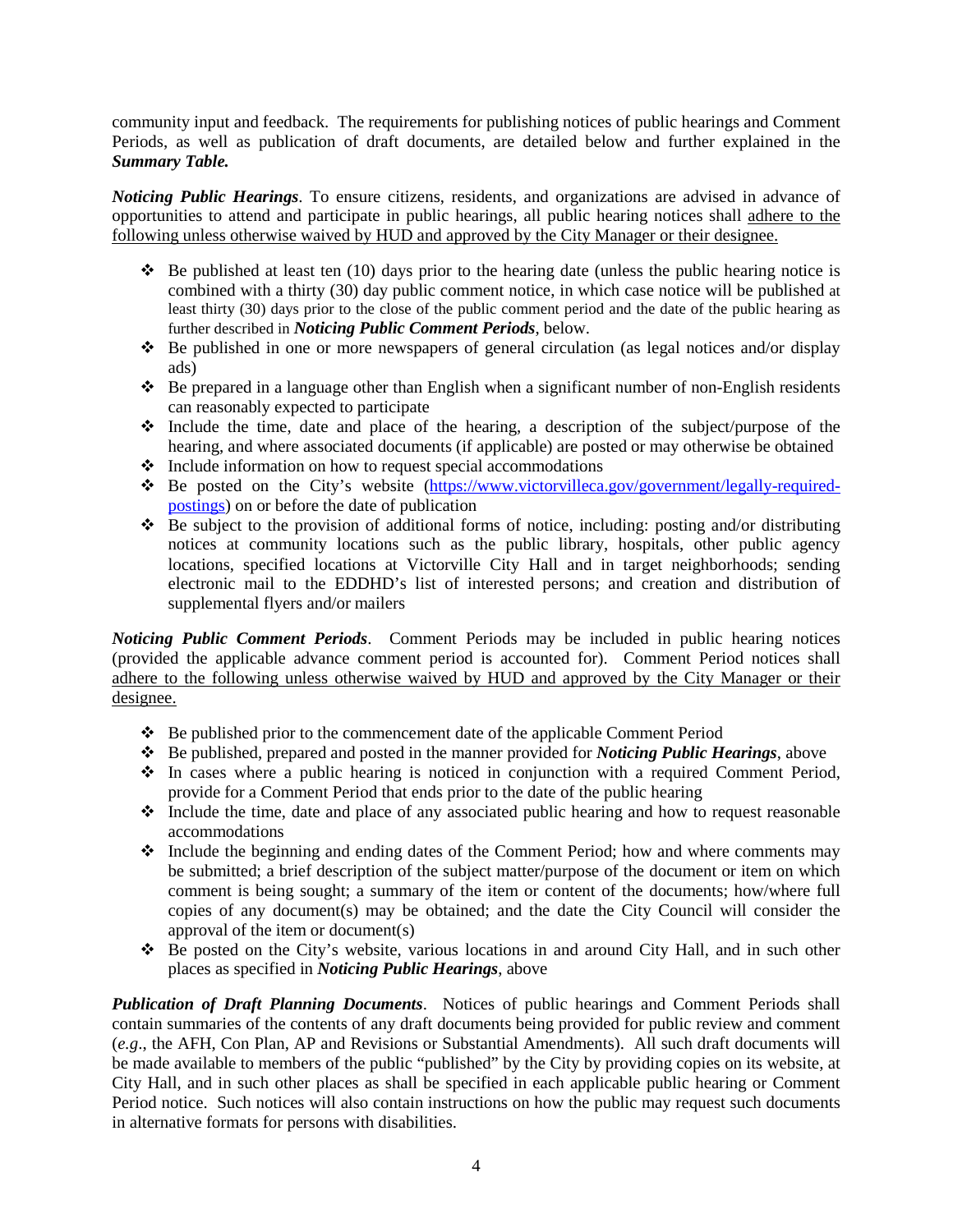*Technical Assistance*. Development Department staff will meet with groups or individuals representative of persons of low- and moderate-income upon request to provide them with technical assistance in commenting on the AFH, identifying specific needs, and/or developing/preparing project proposal applications for programs covered by the Con Plan.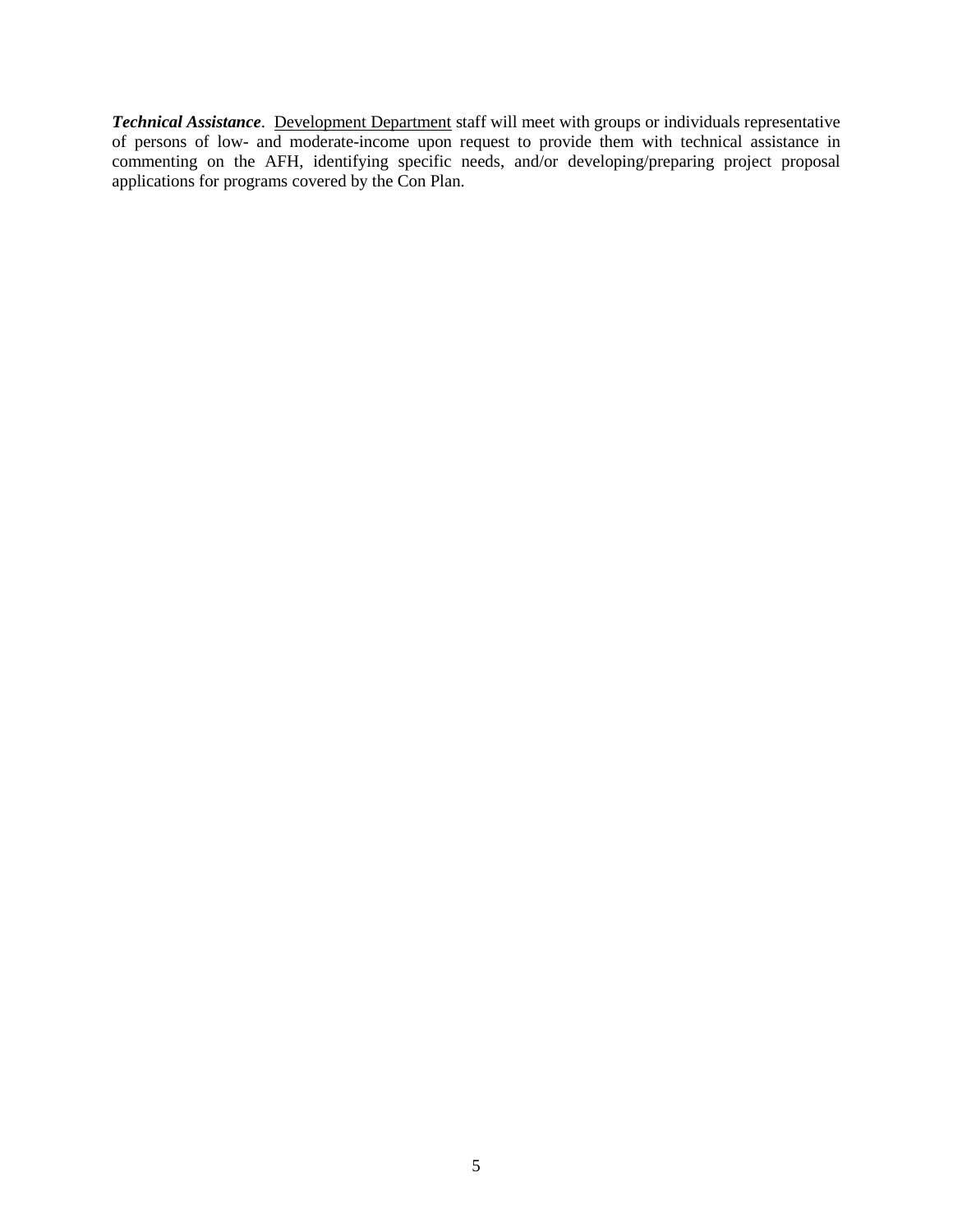| <b>Document</b>                                  | Publication of Notices of Public Hearings and Comment Perioas<br><b>Publication of Public Hearing (PH) and</b>                                                                                                                                                                                                                                                  | <b>Minimum Number of</b>                                                                                                                                                                                           | <b>Comment</b>          |
|--------------------------------------------------|-----------------------------------------------------------------------------------------------------------------------------------------------------------------------------------------------------------------------------------------------------------------------------------------------------------------------------------------------------------------|--------------------------------------------------------------------------------------------------------------------------------------------------------------------------------------------------------------------|-------------------------|
|                                                  | Comment Period (CP) Notices <sup>T</sup>                                                                                                                                                                                                                                                                                                                        | <b>Public Hearings; Timing</b> <sup>T</sup>                                                                                                                                                                        | Period $(CP)^{\dagger}$ |
| Con Plan / AP                                    | PH Notice - At least 10 days <sup><sup>11</sup> prior to PH date</sup>                                                                                                                                                                                                                                                                                          | First Hearing:                                                                                                                                                                                                     | N/A                     |
|                                                  | CP Notice - At least 30 days prior to date set<br>for close of CP and after draft(s) published. If<br>combined with PH Notice, CP Notice<br>publication must occur at least 30 days prior to<br>both the close of the CP and the PH date.<br>PH Notice - At least 10 days prior to PH date                                                                      | Prior to drafting Con<br>Plan/AP<br>Second Hearing:<br>After publication of Con<br>Plan/AP draft and close of<br>CP                                                                                                | 30 days                 |
|                                                  | (if noticed separately after earlier publication of<br>CP Notice)                                                                                                                                                                                                                                                                                               |                                                                                                                                                                                                                    |                         |
| Substantial<br>Amendments<br>to Con Plan /<br>AP | CP Notice - At least 30 days prior to date set<br>for close of CP and after draft(s) published. If<br>combined with PH Notice, CP Notice<br>publication must occur at least 30 days prior to<br>both the close of the CP and the PH date.                                                                                                                       | One Hearing:<br>After publication of<br><b>Substantial Amendments</b><br>and close of CP                                                                                                                           | 30 days                 |
|                                                  | PH Notice - At least 10 days prior to PH date<br>(if noticed separately after earlier publication of<br>CP Notice)                                                                                                                                                                                                                                              |                                                                                                                                                                                                                    |                         |
| <b>AFH</b>                                       | PH Notice - At least 10 days prior to PH date                                                                                                                                                                                                                                                                                                                   | First Hearing:                                                                                                                                                                                                     | N/A                     |
|                                                  | CP Notice - At least 30 days prior to date set<br>for close of CP and after draft(s) published. If<br>combined with PH Notice, CP Notice<br>publication must occur at least 30 days prior to<br>both the close of the CP and the PH date.<br>PH Notice - At least 10 days prior to PH date<br>(if noticed separately after earlier publication of<br>CP Notice) | After publication of HUD-<br>provided and other data<br>Second Hearing:<br>After publication of AFH<br>draft and close of CP (may<br>be combined with second<br>Con Plan hearing after<br>initial adoption of AFH) | 30 days                 |
| <b>AFH</b><br>Revisions                          | CP Notice - At least 30 days prior to date set<br>for close of CP and after draft(s) published. If<br>combined with PH Notice, CP Notice<br>publication must occur at least 30 days prior to<br>both the close of the CP and the PH date.<br>PH Notice - At least 10 days prior to PH date<br>(if noticed separately after earlier publication of<br>CP Notice) | One Hearing:<br>After publication of draft<br>Revisions and close of CP                                                                                                                                            | 30 days                 |
| <b>CAPER</b>                                     | CP Notice - At least 15 days prior to CP close                                                                                                                                                                                                                                                                                                                  | Not required                                                                                                                                                                                                       | 15 days                 |

*Summary Table Publication of Notices of Public Hearings and Comment Periods*

*† All required noticing requirements, mandatory public hearings, and comment periods can be adjusted in accordance with any waivers provided by HUD, as approved by the City Manager or their designee.*

*†† All references days in this Summary table refer to calendar days*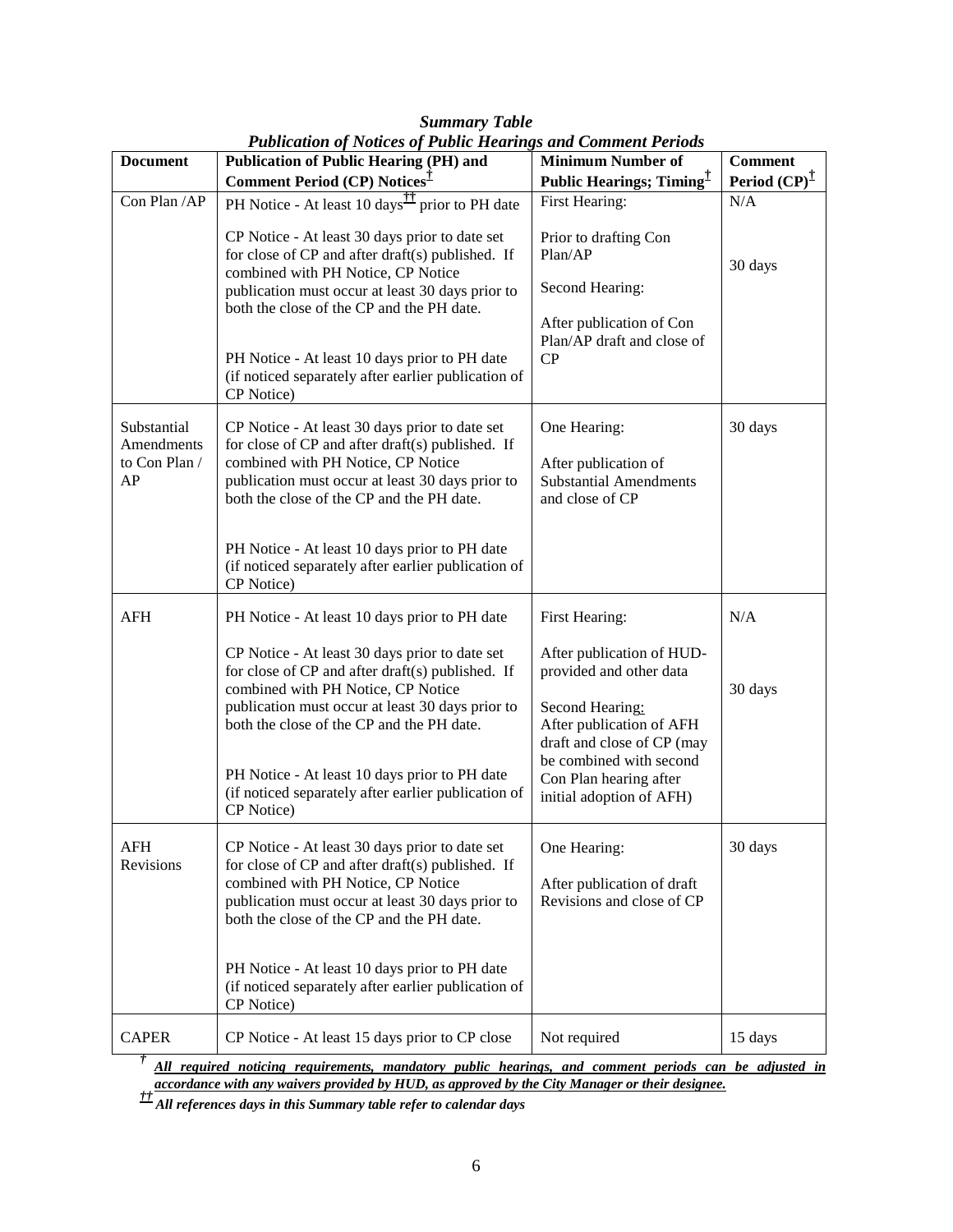*Consideration of Public Comments/Views*. Prior to adopting the AFH, Con Plan, AP, CAPER and/or Revisions or Substantial Amendments, the City will consider any comments/view received from citizens and residents (individuals or groups representing their interests) in writing during Comment Periods, or orally during public hearing(s). Such comments/views shall be summarized and attached to the final versions of the AFH, Con Plan, AP, any Revisions or Substantial Amendments, and the CAPER as applicable.

*Questions and Complaints*. Development Department staff will answer all questions received from residents or their representative groups in the manner in which the questions were posed (*e.g*., verbal responses to verbal requests, written responses to written requests). Written complaints and grievances received from residents or their representative groups relating to the Con Plan, AP, CAPER, AFH, and/or any Substantial Amendments or Revisions, shall be substantively responded to by Development Department staff within fifteen (15) working days of receipt, where practicable.

*Access to / Availability of Records*. The City will provide residents of the community, public agencies and other interested parties with reasonable and timely access to the AFH, Con Plan, AP, CAPER, CPP, all Substantial Amendments or Revisions, and information/records related to these documents (including the use of assistance under the CDBG and HOME programs for the preceding five (5) years) by:

- Maintaining copies at City Hall for public inspection and making a reasonable number of copies (paper or electronic) of the AFH, Con Plan and CPP available to residents and other groups that request them free of charge
- Making copies of other documents and records available in accordance with the California Public Records Act (direct costs of duplication may apply)
- $\triangle$  Posting these documents and related information on the City's website
- Maintaining copies of the final versions of the AFH, Con Plan, AP, CAPER and CPP on the City's website, at City Hall and at the City's Public Library
- $\div$  Providing such documents and records in an accessible format for persons with disabilities, upon forty-eight (48) hours' advance request

*Americans with Disabilities Act (ADA); Accessibilit*y. In compliance with the ADA, if special assistance to participate in public hearings and/or community or consultation meetings is needed, individuals should contact Development Department staff forty-eight (48) hours prior to the meeting or public hearing to ensure that the City will be able to make reasonable arrangements. Examples of assistance provided may include the following:

- Auxiliary aids and services to communicate with people who have communication disabilities, such as providing a qualified reader; providing information on large print; or providing an audio recording of printed information for individuals who are blind, have vision loss, or are deaf-blind. A "qualified" reader means someone who is able to read effectively, accurately, and impartially, using any necessary specialized vocabulary;
- $\div$  For people who are deaf, have hearing loss, or are deaf-blind, the City may provide a qualified notetaker; a qualified sign language interpreter; written materials; or a printed script of a stock speech (such as given on a museum or historic house tour). A "qualified" interpreter means someone who is able to interpret effectively, accurately, and impartially, both receptively (*i.e.,* understanding what the person with the disability is saying) and expressively (*i.e.*, having the skill needed to convey information back to that person) using any necessary specialized vocabulary.

In addition, persons with disabilities may bring a "companion" to assist them. The term "companion" includes any family member, friend, or associate of a person who is an appropriate person with whom the City should communicate. Public hearings and other meetings shall be held in areas that are handicap accessible and other accommodations shall be made upon request as noted above.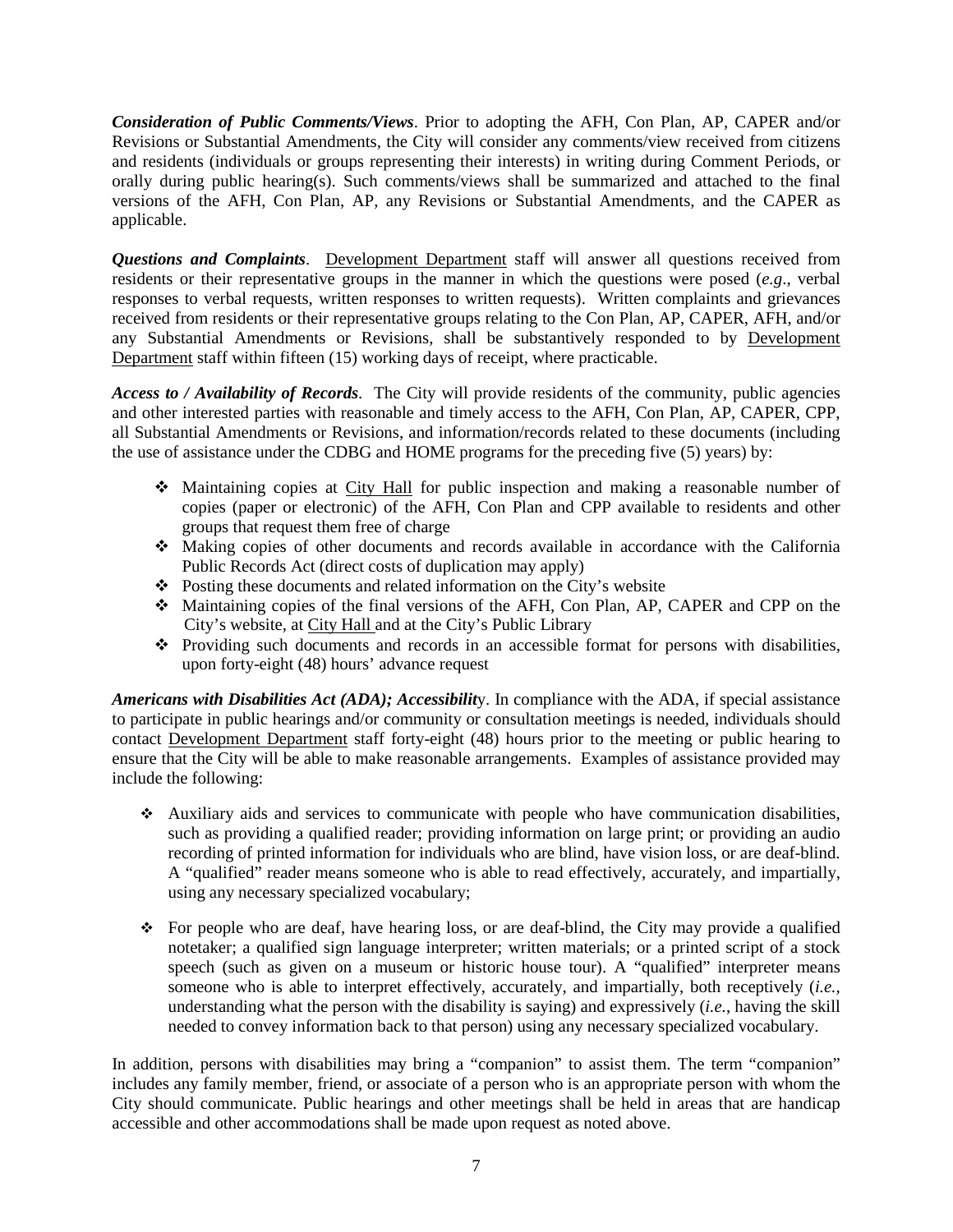*HUD Waivers.* Should HUD temporarily suspend/adjust/waive any of the required noticing, comment or participation processes discussed herein regarding the development, review, or amendment of applicable assessments/plans, the City Manager or their designee may approve the application of any such waiver based upon a unique circumstance such as natural disaster, national emergency, state emergency, local emergency, major disaster declaration, etc. that necessitates the use of the waiver provided.

*Review, Amendment and Availability of Citizen Participation Plan (CPP)*. Prior to its adoption by the City Council, this CCP was made available for public review and comment and at least one public hearing was held. Future Substantial Amendments to the CPP will utilize the public hearing and Comment Period associated with the adoption of Substantial Amendments to the Con Plan.

Amended: May 5, 2020 (Amendments Underlined)